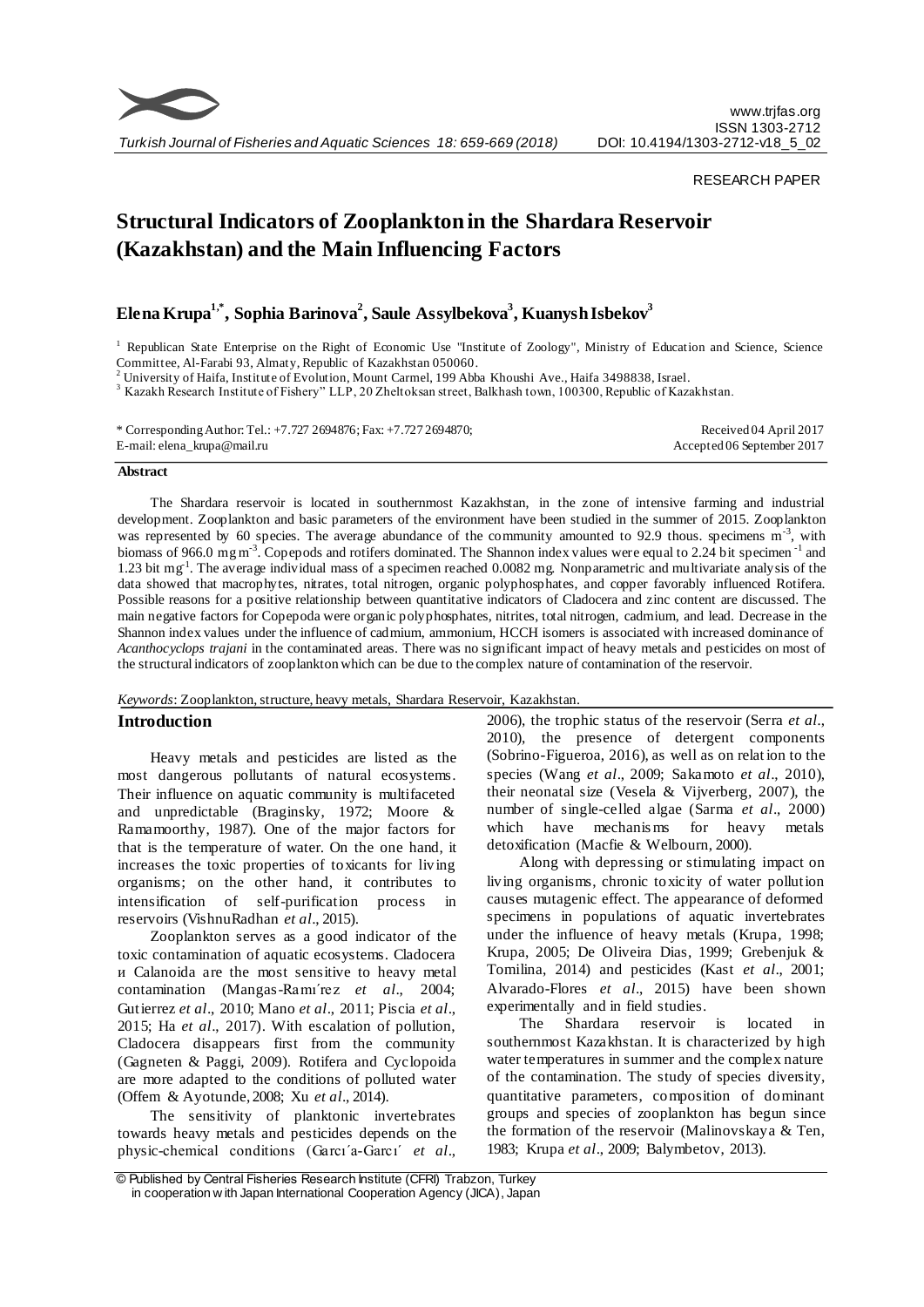The aim of the present work is to provide a statistical analysis of the relationship between the structural parameters of zooplankton and environmental factors – macrophytes, temperature, depth, water transparency, nutrients, organochlorine pesticides and heavy metals in purpose to reveal the major influenced.

#### **Description of Study Site**

The Shardara water reservoir is located in one of the most densely populated areas of Kazakhstan with developed agriculture and industry. Its length is up to 80 km at maximum filling, with a maximum width of 25 km. The reservoir is elongated from north-west to south-east (Figure 1). The right bank is leveled, composed of loose sandy clay and clay loam, with steep underwater ledges. The left bank is flat, dissected with bays and coves. The reservoir is fed by the waters of the Syrdarya and Keles rivers. The grounds are dominated by gray silt with sand and clay; close to Syrdarya River, additionally, there is fine detritus. Macrophytes are poorly developed in the reservoir. There are clumps of *Potamogeton natans* L. in the coastal zone, and along the northeastern shore – strips of *Potamogeton malajanus* L.

The reservoir was put in place for irrigation purposes, so this conditions the annual water discharge from spring to autumn. During the level lowering for approximately 1.0-1.2 m at the beginning of June 2015, the depths ranged from 2.8 to 15.0 m. Water transparency reached 0.4-3.2 m, the temperature of the surface layers was  $25.6-30.7$ °C, pH  $-8.5 - 8.6$ .

#### **Materials and Methods**

The research of zooplankton, the content of nutrients, heavy metals and organochlorine pesticides in the water was carried out by means of a grid of 13 stations (Figure 1). The measurements of the temperature and pH values of the surface water layers were taken in the field environment by using Hanna HI 98129 instrument. Water transparency was measured with Secchi disk. Coordinate referencing of the stations was done by Garmin eTrex GPSnavigator. The samples for heavy metals were fixed in the site by adding nitric acid; samples for nutrients were fixed with chloroform. All collected samples were transported to the lab in an icebox. Zooplankton samples were collected by means of the Juday net with inlet diameter of 12 cm, by pulling it through from bottom to surface.

Conventional methods of chemical analysis of water were used (Semenova, 1977; Fomin, 1995). Water samples were analyzed in three – four repetitions. The error of estimate for major ions in the water was 0.5-5%, depending on the analysis type. Heavy metal measuring was performed by mass spectrometry with inductively coupled plas ma by using Agilent 7500 A manufactured by Agilent Technologies, USA (National Standard RK ISO 17294-2-2006). The device allows for the detection of the various chemical elements in complex matrices, including those in the sea and grey water and in the biological objects in micro -trace quantities. Abundance Sensitivity of Agilent 7500 A: Low Mass $\leq 5 \times 10^{-7}$ , High Mass $\leq 1 \times 10^{-7}$ . Organochlorine pesticides were measured by gas-liquid and highperformance liquid chromatography (Klisenko *et al*., 1992; Dolzhenko, 2008; Bankina *et al*., 2002). Testsensitivity is  $10^{-5}$  mcg. The detection threshold is  $0.002$  mg dm<sup>-3</sup> of the sample. Data on the content of nutrients, heavy metals and pesticides was compared to the maximum permissible concentrations of substances established for fisheries (MPC) (Kimstach, 1993; Bespamyatnov & Krotov, 1985).

Zooplankton samples were processed by standard methods (Winberg & Lavrenteva, 1984; Balushkina & Winberg, 1979) using guides to the identification (Krupa *et al*., 2016; Kutikova, 1970; Rilov, 1948; Benzie, 2005). In order to characterize the zooplankton structure, we found the total number of species, abundance, biomass of taxonomic groups and that of community, the value of the average individual mass of specimen, the composition and number of dominant species (according to abundance and biomass). Diversity index of Shannon Bi (bit mg- $<sup>1</sup>$ ) and Shannon Ab (bit specimen $<sup>-1</sup>$ ) (Magurran, 1998)</sup></sup> were calculated as well as arithmetic difference between the two versions of the index  $(Δ{\text -}Shannon)$ . The latter parameter was introduces by us when studying the plankton communities of the Kolsay mountain lakes (Krupa & Barinova, 2016). The calculation of the index values of Shannon and Wstatistic Clarke (Clarke, 1990) was performed using the program Primer 5. Nonparametric correlation analysis and stepwise regression analysis were performed in Statistica 12.0 program.

#### **Hydrochemical and Toxicological Characteristics**

Total ions content of water averaged 1055 mg L-<sup>1</sup>, with minor fluctuations across the water area. Given the total content of dissolved solids (TDS), the water was brackish (Guseva, 2002), with a predominance of sulphate and sodium ions. The content of nutrients (Table 1) did not exceed maximum permissible standards for fisheries (Kimstach, 1993; Bespamyatnov & Krotov, 1985). Among organochlorine pesticides,  $\beta$ -HCCH were present throughout the water area, which is considered unacceptable for fishery water bodies. The content of heavy metals in the water exceeded the MPC for fisheries (Kimstach, 1993).

#### **General Characteristics of Zooplankton**

Zooplankton structure was represented by 37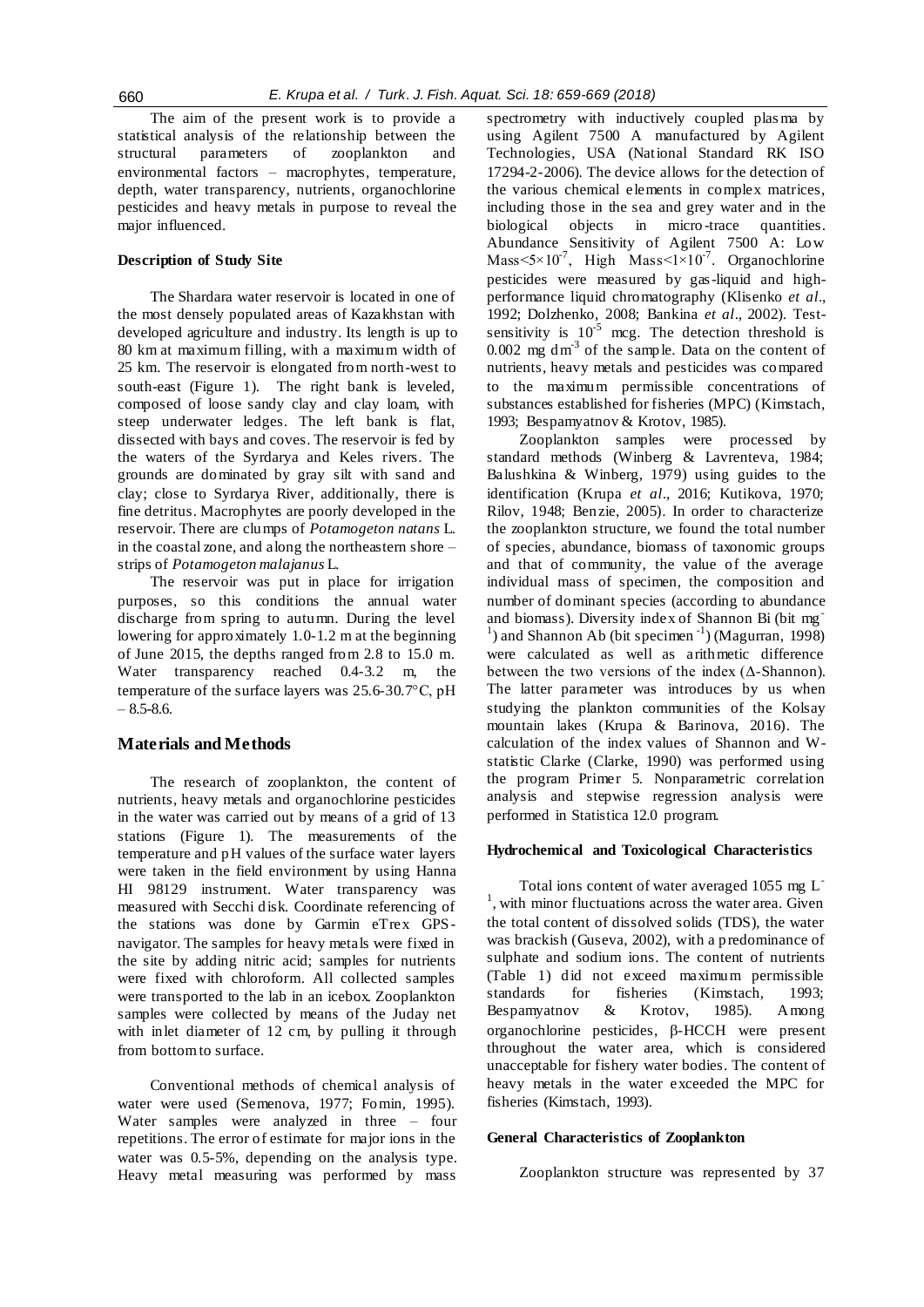

**Figure 1.** Map of sampling stations in the Shardara Reservoir, summer 2015. Key: 1-13 are sampling stations. Black line outlines the water level of the reservoir during the sampling period.

| Variable            | Units          | Mean value       | Variable        | Units                 | Mean value          |
|---------------------|----------------|------------------|-----------------|-----------------------|---------------------|
|                     |                | with STDEV       |                 |                       | with STDEV          |
| Temp                | $\overline{C}$ | $27.5 \pm 0.5$   | <b>TDS</b>      | $mg L^{-1}$           | $1054.7 \pm 16.8$   |
| Depth               | m              | $7.85 \pm 1.15$  | NH <sub>4</sub> | $mg L^{-1}$           | $0.115 \pm 0.020$   |
| Secchi              | m              | $1.47 \pm 0.24$  | NO <sub>3</sub> | $mg L^{-1}$           | $5.45 \pm 0.13$     |
| <b>M</b> acrophytes | %              | $31.2 \pm 10.4$  | NO <sub>2</sub> | $mg L-1$              | $0.09 \pm 0.03$     |
| pH                  |                | $8.54 \pm 0.01$  | $P-PO4$         | $mg L-1$              | $0.040 \pm 0.012$   |
| Ca                  | $mg L^{-1}$    | $107.9 \pm 1.9$  | Polyphosphate   | $mg L^{-1}$           | $0.161 \pm 0.004$   |
| Mg                  | $mg L-1$       | $60.0 \pm 0.4$   | Zn              | $mg L^{-1}$           | $0.121 \pm 0.040$   |
| $Na+K$              | $mg L^{-1}$    | $120.3 \pm 2.7$  | Cu              | $mg L-1$              | $0.040 \pm 0.006$   |
| HCO <sub>3</sub>    | $mg L^{-1}$    | $177.0 \pm 1.8$  | C <sub>d</sub>  | $mg L-1$              | $0.0032 \pm 0.0018$ |
| $SO_4$              | $mg L^{-1}$    | $494.2 \pm 11.1$ | Pb              | $mg L^{-1}$           | $0.034 \pm 0.014$   |
| C <sub>1</sub>      | $mg L-1$       | $78.6 \pm 0.6$   | <b>HCCH</b>     | $\text{mcg}$ $L^{-1}$ | $0.0041 \pm 0.0008$ |

**Table 1**. Hydrophysical, hydrochemical and toxicological characteristics of the Shardara Reservoir, summer 2105

rotifer species, 11 cladocerans, 6 copepods, 6 taxons of facultative inhabitants. Widespread in the water area were rotifers *Synchaeta stylata* Wierzejski, 1893*, S. vorax* Rousselet, 1902, *Polyarthra* sp., *Keratella cochlearis* (Gosse, 1851), *Pompholyx sulcata* Hudson, 1885, cladocerans *Daphnia galeata* Sars, 1863, *Leptodora kindtii* (Focke, 1844), *Diaphanosoma mongolianum* Ueno, 1938, copepods *Thermocyclops taihokuensis* Harada, 1931, and *Acanthocyclops trajani* Mirabdullayev & Defaye, 2004.

Zooplankton's quantitative parameters were at a moderate level (Table 2). Copepoda and Rotifera dominated in abundance, with the largest contribution made by *A. trajani, T. taihokuensis*, *S. stylata, Polyarthra* sp. and *P. sulcata.* Biomass was predominantly formed by copepods, with the leading role of cyclops *A. trajani*. The highest concentrations of planktonic invertebrates were observed near the south-western coast, and their minimum abundance was evidenced in the deep zone.

According to abundance, the species were distributed more evenly than according to the biomass, and that was reflected in negative ∆- Shannon values (Table 2). Small-size composition of zooplankton was reflected in the values of the average individual mass of specimen, which is characteristic of eutrophic conditions (Andronikova, 1996). Negative values of W-Clarke evidenced the abundance curve being above the biomass curve.

## **Statistical Analysis of the Data**

Nonparametric correlation analysis (Table 3) showed that warmed shallow areas with macrophytes, with high concentrations of zinc and phosphate, hosted the communities that are more abundant with species. Rotifers *Polyarthra* sp. was noted to be associated to these overgrown areas. Rotifers *Pompholyx sulcata,* on the contrary, preferred open deep parts of the area, with a low content of ammonium ion, zinc, nitrates and phosphates, but with elevated concentrations of copper in the water. The higher abundance of *Phyllodiaptomus blanci*  (Guerne & Richard, 1896) (Copepoda, Calanoida)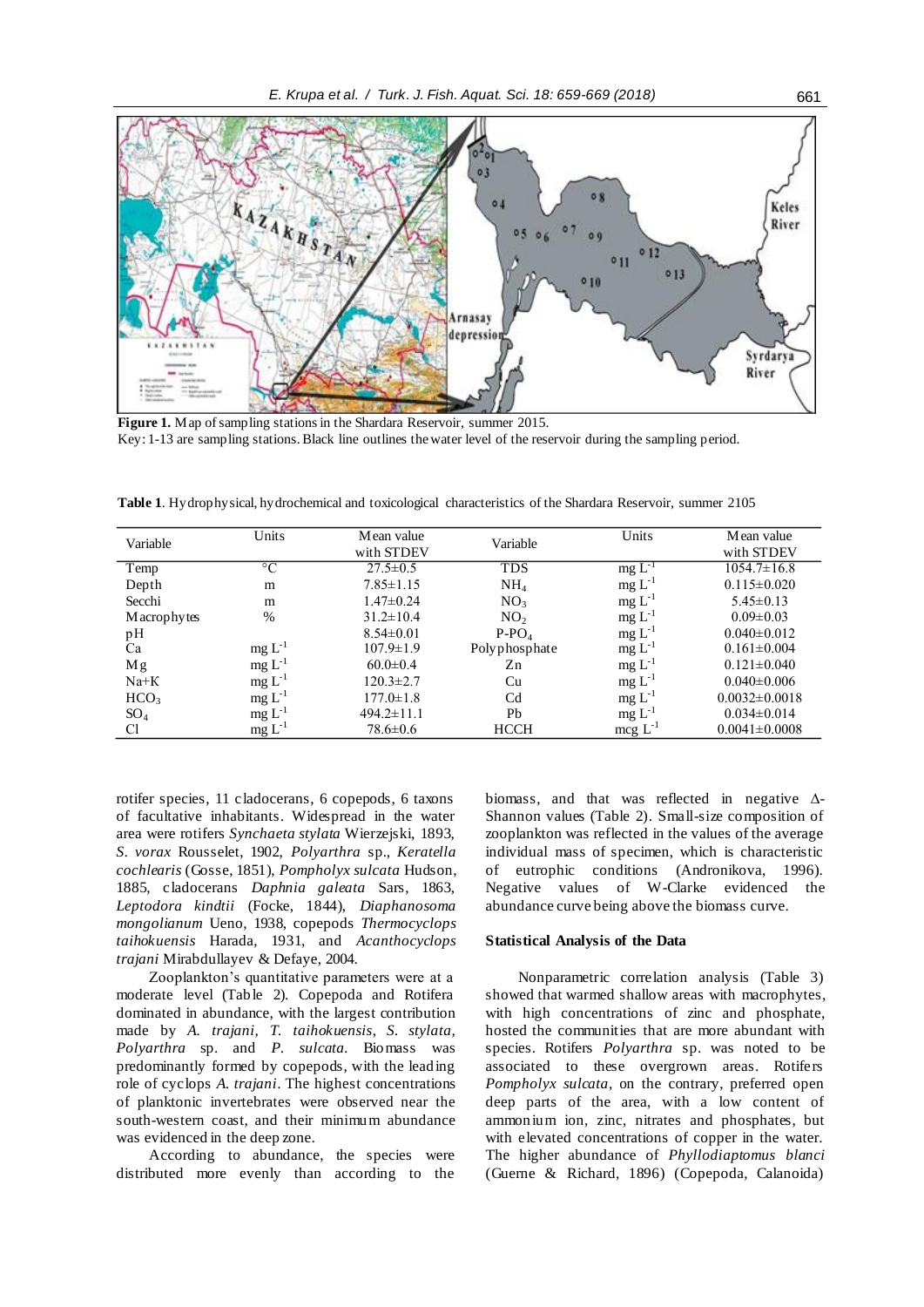| Variable                | Mean value with STDEV | Variable             | Mean value with STDEV |
|-------------------------|-----------------------|----------------------|-----------------------|
| Rotifera species        | $8.8 \pm 1.1$         | Rotifera Biomass     | $22.6 \pm 10.9$       |
| Cladocera species       | $3.1 \pm 0.3$         | Cladocera Biomass    | $72.1 \pm 19.4$       |
| Copepoda species        | $2.9 \pm 0.2$         | Copepoda Biomass     | $864.4 \pm 448.3$     |
| Others species          | $0.8 \pm 0.4$         | Others Biomass       | $6.9 \pm 6.9$         |
| Total species           | $15.6 \pm 1.6$        | <b>Total Biomass</b> | $966.0 \pm 468.0$     |
| Rotifera Abundance      | $44.5 \pm 18.5$       | Shannon Ab           | $2.24 \pm 0.13$       |
| Cladocera Abundance     | $1.0 \pm 0.2$         | Shannon Bi           | $1.23 \pm 0.14$       |
| Copepoda Abundance      | $46.5 \pm 16.3$       | $\Delta$ -Shannon    | $-1.00 \pm 0.15$      |
| <b>Others Abundance</b> | $0.6 \pm 0.6$         | W-Clarke             | $-0.134 \pm 0.013$    |
| Total Abundance         | $92.9 \pm 34.0$       | Average Masse        | $0.0082 \pm 0.0016$   |

**Table 2.** Structural indicators of zooplankton Shardara reservoir, summer 2015

Abundance = thous. specimens  $m<sup>3</sup>$ , Biomass = mg  $m<sup>3</sup>$ , Average Masse = mg, Shannon Ab = bit specimen  $<sup>-1</sup>$ , Shannon Bi</sup>  $=$  bit mg<sup>-1</sup>

**Table 3**. Spearman Rank Order Correlations between the structural parameters of zooplankton in Shardara reservoir and external factors, summer 2015

| Paired variables                   | Spearman Rank             | Paired variables                 | Spearman Rank             |
|------------------------------------|---------------------------|----------------------------------|---------------------------|
|                                    | <b>Order Correlations</b> |                                  | <b>Order Correlations</b> |
| Macrophytes-Depth                  | $-0.816$                  | Ab P. sulcata $-Zn$              | $-0.708$                  |
| $M$ acrophytes $-T$ emperature     | 0.718                     | Ab P. sulcata – $Cu$             | 0.640                     |
| Macrophytes-Secchi                 | $-0.800$                  | Ab P. sulcata $-$ Nitrites       | $-0.740$                  |
| $M$ acrophytes $-Zn$               | 0.558                     | Ab P. sulcata $-$ Phosphate      | $-0.568$                  |
| Macrophytes – Phosphate            | 0.581                     | Ab Ph. blanci - Macrophytes      | $-0.771$                  |
| Phosphate-Nitrites                 | 0.919                     | Ab Ph. blanci – Depth            | 0.627                     |
| Nitrites $- Zn$                    | 0.962                     | Ab Ph. blanci – Secchi           | 0.743                     |
| $Total species - Macrophytes$      | 0.567                     | Ab Ph. blanci – Temperature      | $-0.626$                  |
| Rotifera species $-$ M acrophytes  | 0.650                     | Shannon $Bi - Average$ mass      | $-0.698$                  |
| Copepoda species - Cd              | $-0.650$                  | Shannon Bi - Ab Copepoda         | $-0.621$                  |
| $Copepoda species - Pb$            | $-0.607$                  | Shannon Bi - Bi Copepoda         | $-0.753$                  |
| Ab Rotifera - Ammonia              | $-0.652$                  | Shannon Bi - Total Biomass       | $-0.648$                  |
| Ab Copepoda – $\beta$ -HCCH        | 0.580                     | Shannon Bi - Bi A. trajani       | $-0.692$                  |
| Bi Copepoda – $\beta$ -HCCH        | 0.646                     | Shannon $Bi - Zn$                | 0.555                     |
| Bi Total $-\beta$ -HCCH            | 0.624                     | Shannon $Bi - \beta$ -HCCH       | $-0.627$                  |
| Ab A. trajani – $\beta$ -HCCH      | 0.572                     | Shannon Bi - Phosphate           | 0.587                     |
| Ab <i>D. galeata</i> – Temperature | 0.636                     | Shannon $Ab - Cd$                | $-0.633$                  |
| Ab D. galeata – Secchi             | $-0.601$                  | Shannon Ab - Rotifera species    | 0.681                     |
| Ab Polyarthra sp. - Macrophytes    | 0.556                     | Shannon $Ab - C$ opepoda species | 0.673                     |
| Ab Pompholyx sulcata -             | $-0.654$                  | Shannon $Ab - Total$ species     | 0.666                     |
| <b>Macrophytes</b>                 |                           |                                  |                           |
| Ab P. sulcata - Temperature        | $-0.757$                  | $\triangle$ -Shannon – Nitrates  | 0.605                     |
| Ab P. sulcata $-$ Depth            | 0.719                     | $\triangle$ -Shannon - pH        | $-0.660$                  |
| Ab P. sulcata – Secchi             | 0.793                     | W-Clarke – Copepoda species      | $-0.632$                  |

was also observed in the deep water. Cadmium and lead have contributed to reducing the number of Copepoda species, whereas the abundance of the group, consisting mainly of cyclopoid *Acanthocyclops trajani*, increased in areas with high concentration of -HCCH. The abundance of cladocerans *Daphnia galeata* was higher in warmed shallow water areas with low transparency.

The values of Shannon Ab index (bit specimen $^{-1}$ ) depended entirely on the total number of species within the community, formed by the diversity of rotifers and copepods. The negative association between Shannon Ab and Cd was due to the fact that cadmium caused a decrease in the copepods diversity,

which together with rotifers was the major contributor to the increase in index values (bit specimen $^{-1}$ ).

The values of the Shannon Bi index (bit mg<sup>-1</sup>) declined with an increase in the average mass of specimen in the community in areas with high abundance and biomass of Copepoda and total zooplankton. The main contribution to the rise of zooplankton biomass brought cyclops *Acanthocyclops trajani*, especially in the areas contaminated by HCCH, which, in turn, led to a decrease in the index values of Shannon Bi (bit  $mg^{-1}$ ). A positive relationship between Δ-Shannon values and nitrates is established, and the negative relationship – with pH values. Multidirectional communication between the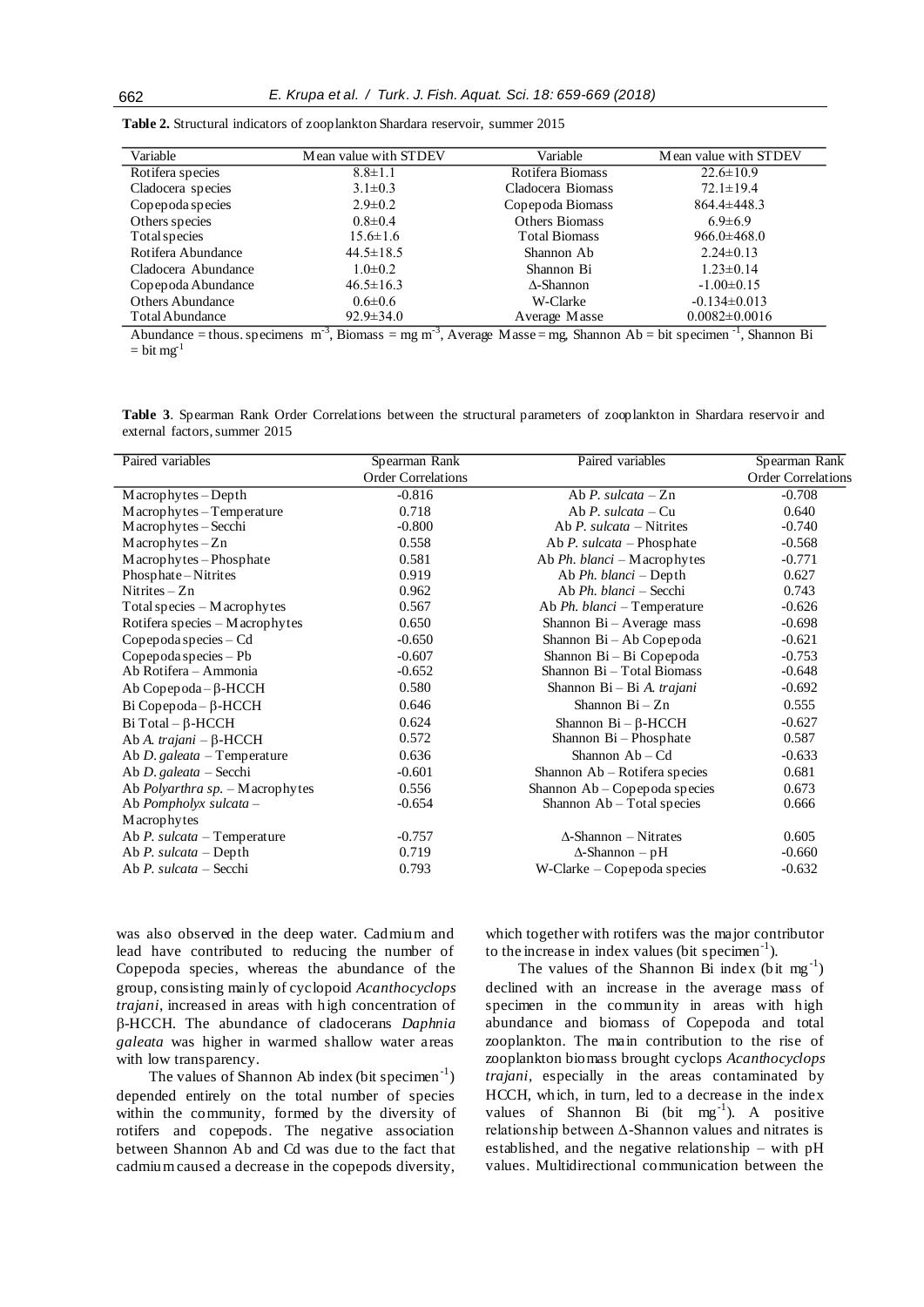Δ-Shannon and these two parameters are caused by the fact that they, respectively, are negatively correlated with each other. There were no statistically significant relationships between the values Wstatistics Clarke and external factors. The indicator's values were decreasing against the backdrop of ascending diversity of copepods.

To determine the main factors controlling the spatial dynamics of the zooplankton structure, we used multivariate regressive step-by-step analysis. As illustrated in Table 4, the species richness of zooplankton, with the main contribution made by rotifers, increased in areas with macrophytes, but decreased under the influence of high water temperatures. The number of species of copepods decreased in areas with high concentration of cadmium in water, but increased within a gradient of HCCH concentrations. The abundance of rotifers was mainly influenced by nitrates, total nitrogen and organic polyphosphates. The change in Cladocera population was determined by phosphates, whereas biomass of the group, including *Daphnia galeata*, grew in shallow overgrown areas with low water transparency and a high content of zinc. Copepoda's quantitative parameters, with the main contribution made by cyclops *A. trajani*, was negatively influenced mostly by nitrates and organic polyphosphates, which further led to a decrease in the abundance and total biomass of zooplankton.

The number of rotifers *Polyarthra* sp. increased in areas where macrophytes developed, but the water temperature and total nitrogen had a negative impact on the population of this species. For rotifers *Pompholyx sulcata,* favorable conditions were in areas with transparent water, high copper content, but low concentrations of cadmium. The distribution of copepod *Phyllodiaptomus blanci* was determined by water transparency only.

Decline of the Shannon Ab index values (bit specimen $^{-1}$ ) occurred under the influence of cadmium and ammonium. Index values, that are calculated according to the proportion of species in the total biomass (bit  $mg^{-1}$ ), increased with rising water temperatures and decreased under the influence of  $\beta$ -HCCH, copper, cadmium, ammonium, total nitrogen, as well as with the enlargement of species within the community. Δ-Shannon values rose with increasing total nitrogen content. The values of W-Clarke negatively correlated with the Shannon Ab values (bit specimen $^{-1}$ ).

## **Discussion**

The complex nature of contamination of Shardara reservoir has multidirectional impact on its biota. Our results showed that the abundance of rotifers was controlled by nitrates, total nitrogen and organic polyphosphates. The abundance of one of the dominant species – *Polyarthra* sp., increased in areas

where macrophytes developed, but decreased with descending water temperatures and with growth of the total nitrogen content. Total nitrogen, along with transparency, total phosphorus and ammonium nitrogen, were the main factors that determined the species composition and abundance of rotifers in China's lakes (Du *et al*., 2014). For *Pompholyx sulcata*, favorable conditions were formed in areas with transparent water, elevated concentrations of copper and low cadmium content. Depending on the type and conditions of the experiment, the inhibitory effect of copper on the rotifer population appeared at a concentration from  $0.03 \text{ mg } L^{-1}$  (Gama-Flores *et al.*, 2005) to 0.06-0.33 mg  $L^{-1}$  (P'erez-Legaspi and Rico-Mart'inez, 2001). At lower contents of copper in admixture with other heavy metals, it has a stimulating effect on rotifers (Xu *et al*., 2014).

Despite the fact that copper and cadmium are among the most dangerous poisons for living organisms (Moore & Ramamoorthy, 1987), in Shardara reservoir conditions, they did not significantly affect the most sensitive group of aquatic invertebrates – Cladocera. The total abundance of cladocerans and abundance of *Daphnia galeata* were under the positive influence of phosphates and zinc, and the biomass increased in a gradient of concentration of nitrites, zinc, lead and  $\beta$ -HCCH (Table 4). Lower toxicity of zinc, compared to cadmium and copper (Braginsky *et al*., 1987), is associated with its rapid clearance from Cladocera body through molting (Muyssen & Janssen, 2002). The effect of zinc on Cladocera is obviously mediated, and is connected with the distribution of food items – green algae. Between the green algae biomass in the Shardara reservoir and zinc, we found a statistically significant positive relationship (Krupa *et al.*, 2017), which may be due to the stimulating effect of low concentrations of zinc on phytoplankton (Cao *et al*., 2015). Lethal concentration of lead to cladocerans are two orders of magnitude higher (more than 3.0 mg  $L^{-1}$ ) (Garcı'a-Garcı' *et al.*, 2006), and potentially dangerous concentration – one order of magnitude higher (0.19 mg  $L^{-1}$ ) (Offem & Ayotunde, 2008) than the amount of lead in water of the Shardara reservoir (0.034 mg  $L^{-1}$ ).

Quantitative parameters of Copepoda, formed mainly by cyclops *Acanthocyclops trajani*, were negatively affected by organic polyphosphates, nitrates and total nitrogen. In Kazakhstan, *A. trajani* often dominates the technical waters with mixed pollution (Krupa, 2012). The reported increase in the population abundance within the gradient of  $\beta$ -HCCH concentrations reaffirms *A. trajani*'s role of an indicator for diagnosing toxic pollution of water bodies. Although Calanoida is more sensitive to the toxic contamination (Gutierrez *et al.,* 2010) compared to Cyclopoida, there was no effect of heavy metals and pesticides on diaptomid copepod *Phyllodiaptomus blanci*. This species is a typical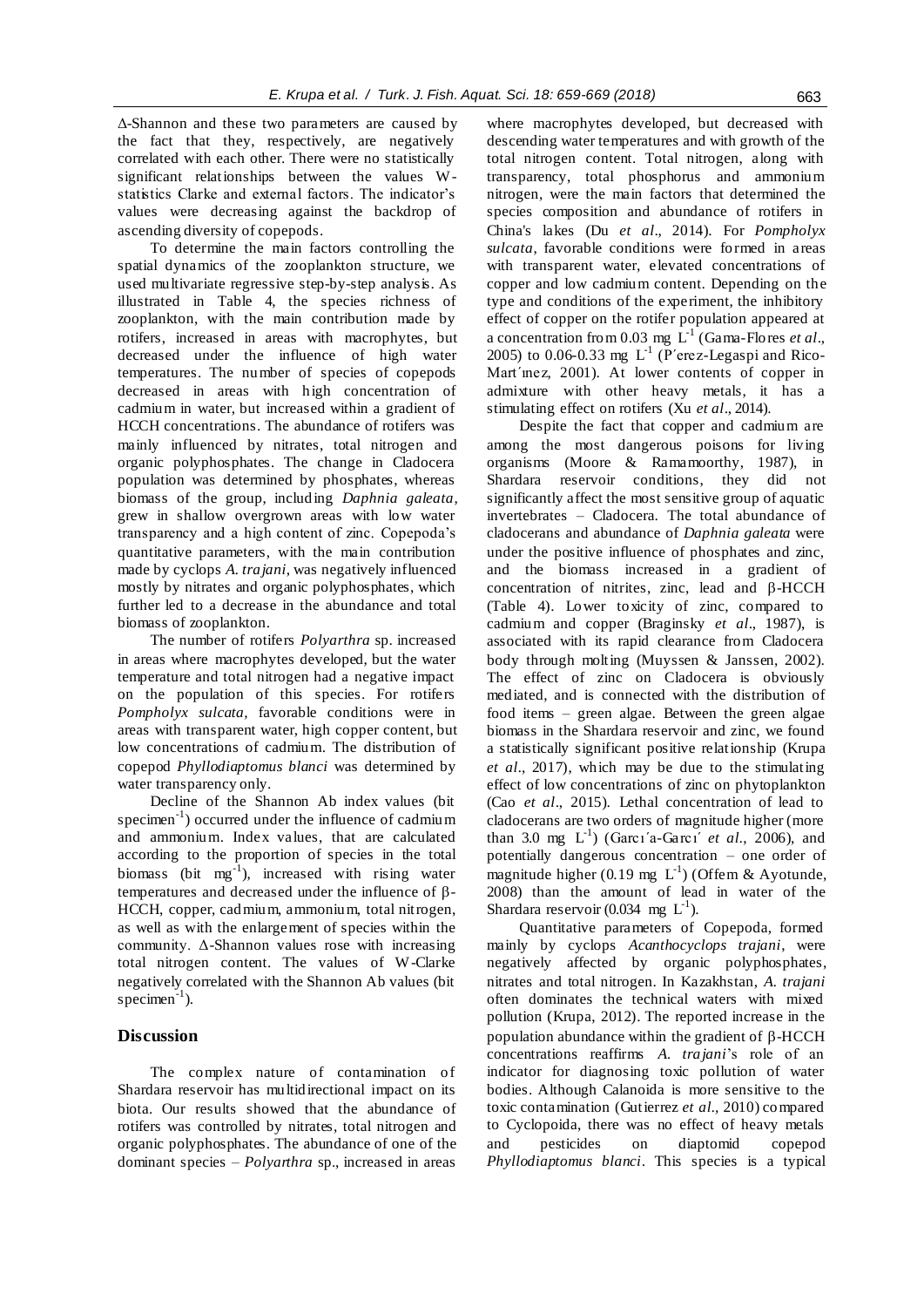**Table 4**. Multivariate regression stepwise statistical analysis combined results of environmental and biological variables at the Shardara reservoir, summer 2015

| Dependent variable | Step 1                                                   | Step 2                                | Step 3                                                       |
|--------------------|----------------------------------------------------------|---------------------------------------|--------------------------------------------------------------|
| Total species      |                                                          | Macr. $b^* = 0.561$                   | Macr. $b^* = 1.40$ Temp. $b^* = -1.0$                        |
| Rotifera species   |                                                          | Macr. $b^* = 0.637$                   | Macr. $b* = 1.35$ Temp. $b* = -0.87$                         |
| Copepoda species   | Cd $b^* = 0.63$                                          | $Cd b* = 0.67$                        | Cd b*=-0.61 $\beta$ -HCCH b*=0.555                           |
|                    |                                                          |                                       |                                                              |
|                    |                                                          | $β$ -HCCH b <sup>*</sup> =0.517       |                                                              |
| Ab Rotifera        |                                                          | Nitrates $b=-0.50$                    | Nitrates $b^* = -0.65$ Nitrites $b = -0.44$                  |
|                    |                                                          | Polyph. $b^* = 0.64$                  | Polyph. $b^* = 0.53$                                         |
|                    |                                                          |                                       | Total nitrogen $b^* = 0.46$                                  |
| Bi Rotifera        |                                                          | Polyph. $b^* = 0.56$                  | Polyph. $b=0.46$                                             |
|                    |                                                          |                                       |                                                              |
|                    |                                                          |                                       | Total nitrogen b=-0.41                                       |
| Ab Cladocera       | Phosph.*= $0.615$                                        | Phosph. $b^* = 0.488$                 | Phosph. $b^*=0.529$ Nitrates $b=-0.54$                       |
|                    |                                                          | Nitrates $b=-0.39$                    | Ammon. $b=0.350$                                             |
|                    |                                                          |                                       | $Zn b* = 0.617$                                              |
| Bi Cladocera       | $Zn b*=0.800$                                            | Zn b*=0.890 Pb b*=0.556               | Zn $b^*=0.904$ Pb $b^*=0.459$                                |
|                    | Pb $b* = 0.445$                                          |                                       |                                                              |
|                    |                                                          | $\beta$ -HCCH b*=0.448                | $\beta$ -HCCH b*=0.417 Cd b=0.165                            |
|                    | Nitrites $b^* = 0.695$                                   | Nitrites b*=0.759<br>Ammon.           | Nitrites $b^* = 0.666$ Ammon. $b = 0.446$                    |
|                    |                                                          | $b=0.282$                             | Nitrates $b=-0.40$                                           |
| Ab Copepoda        |                                                          | Nitrates $b = -0.55$                  | Nitrates b*=-0.69 Nitrites b=-0.43                           |
|                    | Polyph. b*=-0.59                                         | Polyph. $b^* = 0.52$                  | Polyph. $b^* = -0.56$ Nitrates $b^* = -0.63$                 |
|                    |                                                          |                                       |                                                              |
|                    |                                                          | Nitrates b=-0.47                      | Ammon. b=0.366                                               |
|                    | Polyph. b*=-0.59                                         | Polyph. $b^* = 0.52$                  | Polyph. $b^* = -0.50$ Nitrates $b = -0.40$                   |
|                    |                                                          | Nitrates $b = -0.47$                  | $\beta$ -HCCH b=0.286                                        |
| Bi Copepoda        |                                                          | Polyph. $b^* = 0.68$                  | Polyph. $b^* = -0.62$ Nitrates $b = -0.41$                   |
|                    |                                                          | Total nitrogen $b = -0.53$            | Total nitrogen $b^* = 0.76$                                  |
|                    |                                                          |                                       | Ammon. b=0.418                                               |
|                    |                                                          |                                       |                                                              |
| Total Ab           |                                                          | Nitrates $b = -0.55$                  | Nitrates $b^* = 0.69$ Nitrites $b = 0.45$                    |
|                    |                                                          | Polyph. $b^* = 0.65$                  | Polyph. $b^* = 0.53$                                         |
|                    |                                                          |                                       | Total nitrogen $b^* = 0.48$                                  |
| Bi Total           | Polyph. $b^* = 0.67$                                     | Polyph. $b^* = 0.60$                  | Polyph. $b^* = -0.65$ Nitrates $b^* = -0.59$                 |
|                    |                                                          | Nitrates $b = -0.42$                  | Ammon. $b=0.377$                                             |
| Ab Polyarthra sp.  |                                                          | Macr. $b=0.468$                       | Macr. $b^*=1.55$ T $b^*=-1.3$                                |
|                    |                                                          |                                       |                                                              |
|                    |                                                          | Total nitrogen $b^* = 0.73$           | Total nitrogen $b^* = 0.64$                                  |
|                    |                                                          |                                       | Polyph. $b^* = 0.36$                                         |
| Ab P. sulcata      |                                                          |                                       | Secchi $b^* = 0.604$                                         |
|                    | Cu $b* = 0.810$                                          | Cu b*=0.898 Cd b*=-0.35               | Cu b*= $0.865$ Cd b*= $-0.36$                                |
|                    |                                                          |                                       | $\beta$ -HCCH b=0.223                                        |
|                    | Secchi $b^* = 0.59$                                      | Secchi $b^* = -1.0$ Macr. $b = -0.64$ |                                                              |
| Ab D. galeata      |                                                          |                                       | Secchi $b^* = -1.1$ Macr. $b = -0.67$                        |
|                    |                                                          |                                       | $pH b=0.257$                                                 |
|                    |                                                          | Zn $b* = 0.735$                       | Zn $b* = 0.820$ Cd $b=0.342$                                 |
|                    | Zn $b* = 0.735$                                          | Zn $b^*$ =0.600 Secchi b=-0.36        | Zn b*=0.659 Secchi b*=-0.80                                  |
|                    |                                                          |                                       | Depth $b=0.562$                                              |
| Ab A.trajani       |                                                          | Cu $b=0.442$                          |                                                              |
|                    |                                                          |                                       | Cu b=0.395 β-HCCH b=0.292                                    |
|                    | Polyph. $b^* = 0.62$                                     | Polyph. $b^* = 0.56$<br>Nitrates      | Polyph. $b^* = 0.60$ Nitrates $b^* = 0.61$                   |
|                    |                                                          | $b=-0.43$                             | Ammon. $b=0.419$                                             |
| Ab Ph. blanci      | Secchi $b^* = 0.811$                                     | Secchi b*=1.18 T b=0.461              | Secchi $b* = 1.11$ T $b=0.684$                               |
|                    |                                                          |                                       | Macr. $b = -0.34$                                            |
| Shannon Ab         | $Cd b* = 0.84$                                           | Cd $b* = -0.96$ Pb $b=0.220$          | Cd $b^* = -0.94$ Pb $b = 0.270$ Cu $b = -0.20$               |
|                    |                                                          |                                       | Ammon. $b^* = 0.65$                                          |
|                    | $Cd b* = 0.84$                                           | $Cd b* = 0.74$                        | Cd $b^*$ =-1.0 Total species $b=0.271$                       |
|                    |                                                          |                                       |                                                              |
|                    |                                                          | Total species $b=0.226$               | Ammon. b=0.321                                               |
| Shannon Bi         | Secchi<br>Temp. $b=0.882$                                | Temp. $b=0.918$ Secchi $b=0.959$      | Temp. $b^* = 1.58$ Secchi $b = 1.24$                         |
|                    | $b=0.531$                                                | Depth $b=-0.49$                       | Depth $b=1.0$ Macr. $b=0.94$                                 |
|                    | $β$ -HCCH b <sup>*</sup> =-0.54 Cu b <sup>*</sup> =-0.51 | $\beta$ -HCCH b*=-0.52 Cu b*=-0.41    | $\beta$ -HCCH b <sup>*</sup> =-0.53 Cu b <sup>*</sup> =-0.55 |
|                    |                                                          | $Cd b* = 0.40$                        | Cd $b^* = -0.43$ Zn $b = -0.27$                              |
|                    |                                                          |                                       |                                                              |
|                    | Polyph. $b=0.439$                                        | Polyph. $b=0.506$<br>Ammon.           | Polyph. $b=0.422$ Ammon. $b^*=-0.70$                         |
|                    |                                                          | $b=-0.37$                             | Total nitrogen $b^* = 0.611$                                 |
|                    | Average Masse $b^* = 0.73$                               | Average Masse $b^* = 0.67$            | Average Masse $b^* = -0.56$ Cu $b^* = -0.47$                 |
|                    |                                                          | $Cu b* = 0.52$                        | $β$ -HCCH $b* = 0.38$                                        |
| $\Delta$ - Shannon |                                                          | Total nitrogen $b^* = 0.648$          | Total nitrogen $b^* = 0.557$                                 |
|                    |                                                          |                                       | Polyph. $b=0.388$                                            |
|                    |                                                          |                                       |                                                              |
|                    | Total nitrogen $b^* = 0.648$                             | Total nitrogen b=0.496                | Total nitrogen b=0.00                                        |
|                    |                                                          | Shannon Bi b=0.474                    | Shannon Bi b=0.973                                           |
|                    |                                                          |                                       | Shannon Ab $b=-0.85$                                         |
| W-Clarke           |                                                          | Shannon Ab $b^* = -0.55$              | Shannon Ab $b^* = 0.68$                                      |
|                    |                                                          |                                       | Shannon Bi $b^*=0.336$                                       |

Bi = Biomass, Ab = Abundance, Macr. = Macrophytes, Temp. = Temperature, Polyph. = Organic polyphosphate, Phosph. = Phosphate, Ammon. = Ammonium, Secchi = water transparency by Secchi disk,  $\beta$ -HCCH = isomers of HCCH, Shannon Ab = bit specimen<sup>-1</sup>, Shannon Bi = bit mg<sup>-1</sup>, Average Masse = the average individual masse of specimen,  $b^* =$  statistically significant coefficient values at P<0.05.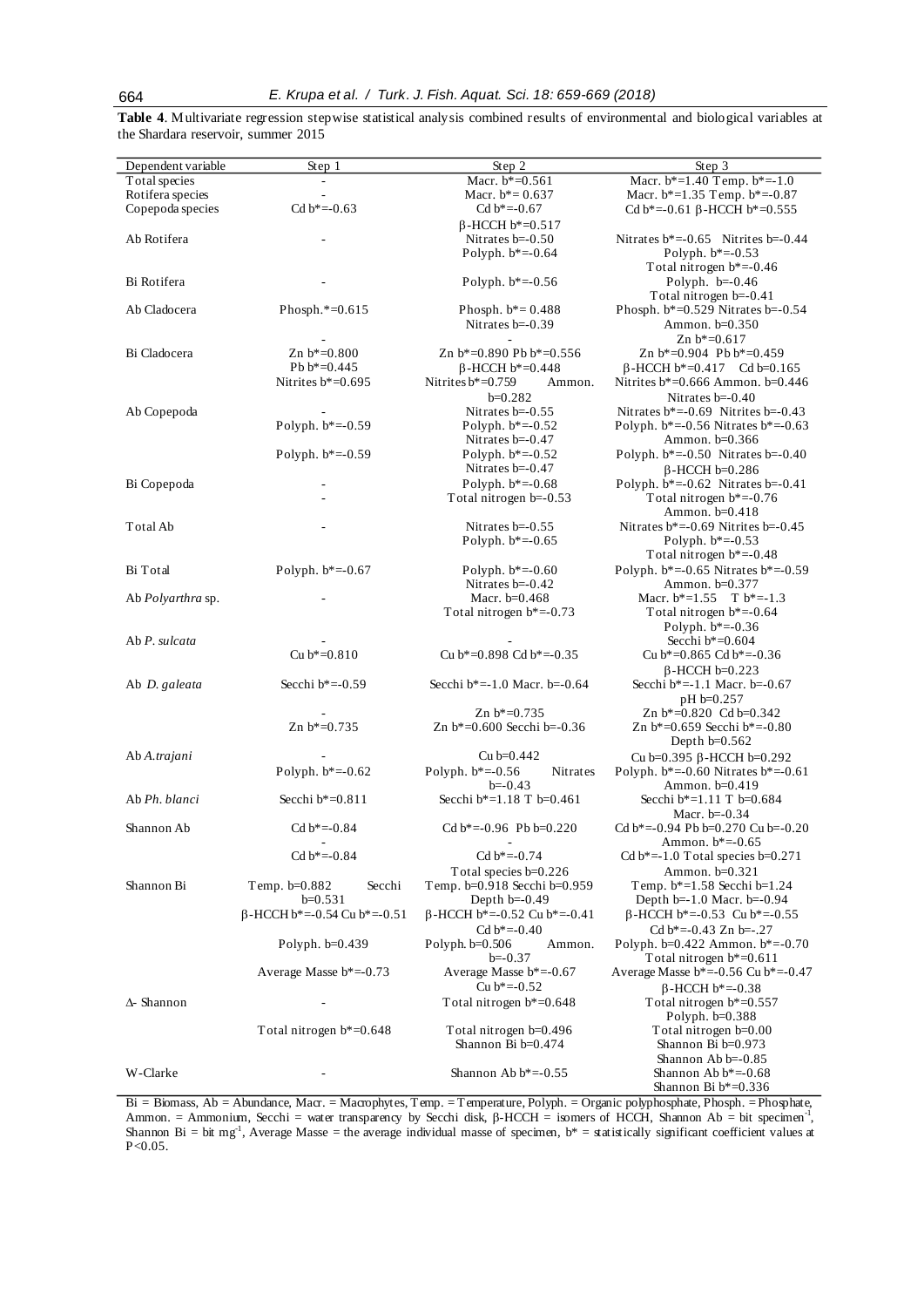inhabitant of shallow water bodies (Saha *et al.*, 2016) which in itself speaks of its relative resistance to external conditions. The most significant factor for this species population was reservoir's morphometric parameters.

Diversity of copepods was negatively influenced by cadmium and lead (Table 3), which, according to the results of multivariate analysis (Table 4), led to a decrease in the Shannon index values calculated according to the abundance (bit specimen $^{-1}$ ). Along with the toxic pollution, the magnitude of the second version of the Shannon index (bit  $mg^{-1}$ ) was determined by the internal structure of the community. Namely, it declined with an increase in the average individual mass of a specimen. This nature of the relationship has repeatedly been observed earlier for zooplankton (Krupa, 2012) and phytoplankton (Barinova & Chekryzheva, 2014). Values  $\Delta$ -Shannon depended on total nitrogen, and the values of W-statistic Clarke decreased with rise of Shannon values (bit specimen $^{-1}$ ).

Thus, at relatively high concentrations of toxicants in water Shardara reservoir, their essential impact on the zooplankton has not been identified. This may be due to its trophic status (Serra *et al*., 2010), favorable feed supply (Sarma *et al*., 2000), complex nature of contamination that includes the detergent components (Sobrino-Figueroa, 2016) represented in the Shardara reservoir by organic polyphosphates.

Comparison of the results with the published data (Krupa, 2007) showed that the species richness, quantitative variables, and the composition of dominant species in the zooplankton of the Shardara Reservoir vary significantly, depending on the season and year of research. Thus, the similarity of the species composition of summer zooplankton in 2003 and 2015 (studies were conducted in the first decade of June) was less than 50%. From 2003 to 2015, the number of *Daphnia* species decreased from 3 to 1, of *Asplanchna* – from 4 to 2, of Cyclopoida – from 8 to 3, and of Calanoida – from 2 to 1. In 2003, the quantitative variables of zooplankton were primarily formed by *Synchaeta stylata, Hexarthra fennica,*  *Asplanchna priodonta, Daphnia galeata, D. longispina, D. magna, Acanthocylops trajani*. Of this set of dominant species, only *Synchaeta stylata* and *Acanthocylops trajani* remained in 2015, but other species appeared: *Polyarthra* sp., *Pompholyx sulcata, Thermocyclops taihokuensis.*

Among predatory species that can have a significant impact on zooplankton, *Leptodora kindtii* was constantly present in the summer of 2015, as well as in all seasons of 2003-2005. Its maximum abundance  $(160 \text{ spec. m}^3)$  was observed in the summer of 2004. There was no correlation between the spatial distribution of peaceful zooplankton species and *Leptodora* in 2015, and between the average abundance of *Leptodora kindtii* in 2003-2005 and 2015 and structural variables of zooplankton. The literature data (Pichlová & Brandl, 2003) indicates that *Leptodora* can affect zooplankton only in limited periods of the summer season.

The hydrological regime is one of the essential factors for aquatic animals. In high-water years, nutrients and toxicants entering reservoirs get diluted, while water level recession leads to their increased concentrations (Yang *et al*., 2010).

Due to the irrigation use of Shardara Reservoir, its water area is reduced from spring to autumn by about three times. The artificial reduction of the water level in the Shardara Reservoir is accompanied by specific changes in the zooplankton structure. Analysis of the 2003-2005 data (Krupa, 2007) has shown that when the water level was sufficiently decreased from summer to autumn there was a decrease in species diversity, increase in abundance of zooplankton, sometimes against the background of decrease in biomass, reducing the value of the average individual mass of specimen (Table 5). In summer, rotifers together with copepods dominated in abundance, and cladocerans – in biomass. By the fall, the dominant position of copepods intensified. Seasonal changes in zooplankton structure evidenced an intensification of eutrophication processes from summer to autumn due to lowering of reservoir water level, which was also observed for other aquatic ecosystems (Chuai *et al*., 2012).

|  | Table 5. Long-term comparative characteristics of the zooplankton structure in Shardara Reservoir |  |
|--|---------------------------------------------------------------------------------------------------|--|
|  |                                                                                                   |  |

| *2003     |          | *2004                 |                       | *2005     |          | 2015                  |
|-----------|----------|-----------------------|-----------------------|-----------|----------|-----------------------|
| summer    | autumn   | summer                | autumn                | summer    | autumn   | summer                |
| 77        | 41       | 61                    | 46                    | 64        | 42       | 60                    |
| 139.2     | 268.6    | 109.6                 | 243.1                 | 116.1     | 117.6    | 92.9                  |
| Rotifera  | Copepoda | Rotifera.<br>Copepoda | Rotifera.<br>Copepoda | Rotifera  | Copepoda | Copepoda,<br>Rotifera |
| 640       | 1030     | 1220                  | 910                   | 1100      | 635      | 966                   |
| Cladocera | Copepoda | Cladocera             | Copepoda              | Cladocera | Copepoda | Copepoda              |
| 0.0224    | 0.0038   | 0.0089                | 0.0036                | 0.0122    | 0.0061   | 0.0082                |
|           |          |                       |                       |           |          |                       |

\*according to Krupa, 2007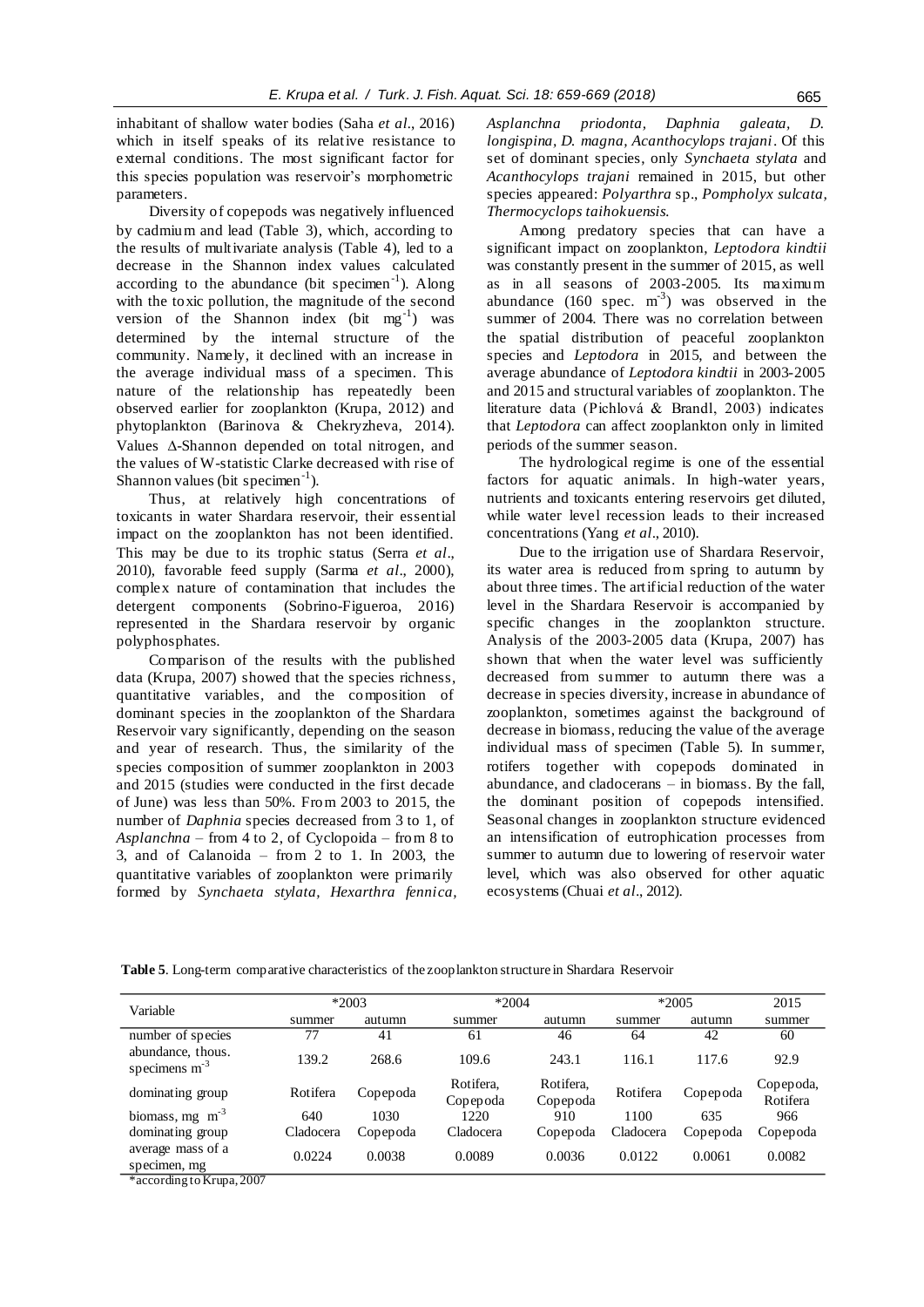In June 2015, the values of all the structural indicators of zooplankton occupied an intermediate position between the summer and autumn status, with Copepoda, however, in dominant position as though in autumn. More pronounced signs of eutrophication in the summer of 2015 are associated with the reservoir level reduction for about one-quarter, while in high-water years of 2003-2005 the similar reduction took place at a later date. An indirect sign of interannual changes of the level of water bodies in arid zones is water salinity, which increases in dry years or following the artificial reduction of the level. The value of this indicator in 2015 averaged 1.05 g  $\Gamma$ <sup>1</sup>, which is higher than in the summer of  $2003-2005$  – 0.82-0.98 g  $\mathbf{L}^{-1}$ , but lower than in the autumn - 1.18-1.33 g  $L^{-1}$  (Amirgaliev, 2007; Krupa, 2012). Therefore, zooplankton structure, including the average individual mass of specimen as an integral index, serves as good indicator of inter-seasonal and interannual changes in the hydrological regime and of the trophic status of aquatic ecosystems.

Comparison with the previous data (Krupa, 2007) suggests that the overall level of toxic contamination of the Shardara reservoir has decreased by 2015. It is indicated by the absence of specimens with morphological abnormalities in copepods populations in 2015, continuously reported earlier (Krupa, 2007). With the content of heavy metals in the water being close to the compared periods (Table 6), the presence of malformed specimens of copepods in 2003-2005 could be considered a response to water being polluted by organochlorine pesticides. In 2015, DDT metabolites were not detected in the water and the concentrations of  $\beta$ -HCCH were one to two orders of magnitude lower than in 2004-2005.

## **Conclusion**

The Shardara reservoir is exposed to organic and toxic pollution that comes from the catchment area, with transit river flow and drainage water. Together with low content of biogenic compounds in the summer of 2015,  $\beta$ -HCCH and heavy metals were present in high concentrations throughout the water

area. Shallow well-warmed areas where macrophytes developed, with a high content of zinc, phosphates, were characterized by an increase in zooplankton diversity, mainly due to the rotifers. The stimulating effect on rotifers provided nitrates, total nitrogen, organic polyphosphates, copper and macrophytes, and their abundance decreased within the gradient cadmium concentrations. Cladocerans were more viable in areas with a high content of phosphates, nitrates, zinc, lead and  $\beta$ -HCCH. The content of heavy metals in water of the Shardara reservoir is at a level substantially below the lethal, so their stimulating effect on Cladocera appears to be mediated. For example, the positive effect of zinc on the abundance and biomass of cladocerans may be due to the green algae's growth being stimulated under the influence of zinc. The main factors causing decrease in the abundance of copepods were organic polyphosphates, nitrites and total nitrogen. At the same time, the abundance of cyclops *Acanthocyclops trajani,* that dominated zooplankton, increased in areas contaminated by  $\beta$ -HCCH. Cadmium and lead compromised the richness of copepods. Shannon values reduction under the influence of cadmium,  $ammonium$ ,  $\beta$ -HCCH is associated with increased dominance of the cyclops *A. trajani* in the contaminated areas. There was no significant effect of toxicants on most of the structural indicators of zooplankton that may be due to the complex nature of the contamination of the reservoir. Compared with the data from the beginning of the 2000-s, in 2015, the overall level of toxic pollution of the Shardara reservoir, with the main contribution of organochlorine pesticides, has decreased, which correlates with the parameters of zooplankton reaction. Therefore, zooplankton characteristics can be used as an indicator of xenobiotic pollution in monitoring of large waterbodies like the Shardara reservoir.

# **Acknowledgements**

The work was carried out under the project № 1846/GF4 G.2015-G2016 for Committee of Science,

| Indicator       | Units                 | $2004$ Summer*  | 2004<br>Autumn $*$ | $2005$ Summer* | $2005$ Autumn <sup>*</sup> | 2015 Summer |
|-----------------|-----------------------|-----------------|--------------------|----------------|----------------------------|-------------|
| NH <sub>4</sub> | $mg L^{-1}$           | 0.143           | 0.150              | 0.264          | 0.331                      | 0.115       |
| NO <sub>3</sub> | $mg L^{-1}$           | 9.54            | 3.69               | 5.42           | 4.44                       | 5.45        |
| NO <sub>2</sub> | $mg L^{-1}$           | 0.071           | 0.150              | 0.115          | 0.090                      | 0.090       |
| $P-PO4$         | $mg L^{-1}$           | 0.0184          | 0.038              | 0.045          | 0.098                      | 0.040       |
| Zn              | $mg L^{-1}$           | 0.013           | 0.012              | 0.076          | 0.045                      | 0.121       |
| Cu              | $mg L^{-1}$           | 0.006           | 0.011              | 0.014          | 0.030                      | 0.040       |
| C <sub>d</sub>  | $mg L^{-1}$           | 0.0060          | 0.0030             | 0.0020         | 0.0025                     | 0.0032      |
| Pb              | $mg L^{-1}$           | 0.022           | 0.039              | 0.007          | 0.008                      | 0.034       |
| <b>HCCH</b>     | $\text{mcg}$ $L^{-1}$ | $0.003 - 0.150$ | $0.0 - 0.040$      | 0.282          | 0.098                      | 0.004       |
| <b>DDT</b>      | $\text{mcg}$ $L^{-1}$ | $0.004 - 1.360$ | $0.0 - 0.050$      | 0.119          | 0.140                      | 0.000       |

**Table 6**. The content of nutrients, heavy metals and organochlorines pesticides in Shardara reservoir in 2004-2005 and 2015

\*according to Amirgaliev, 2007; Krupa, *et al*., 2009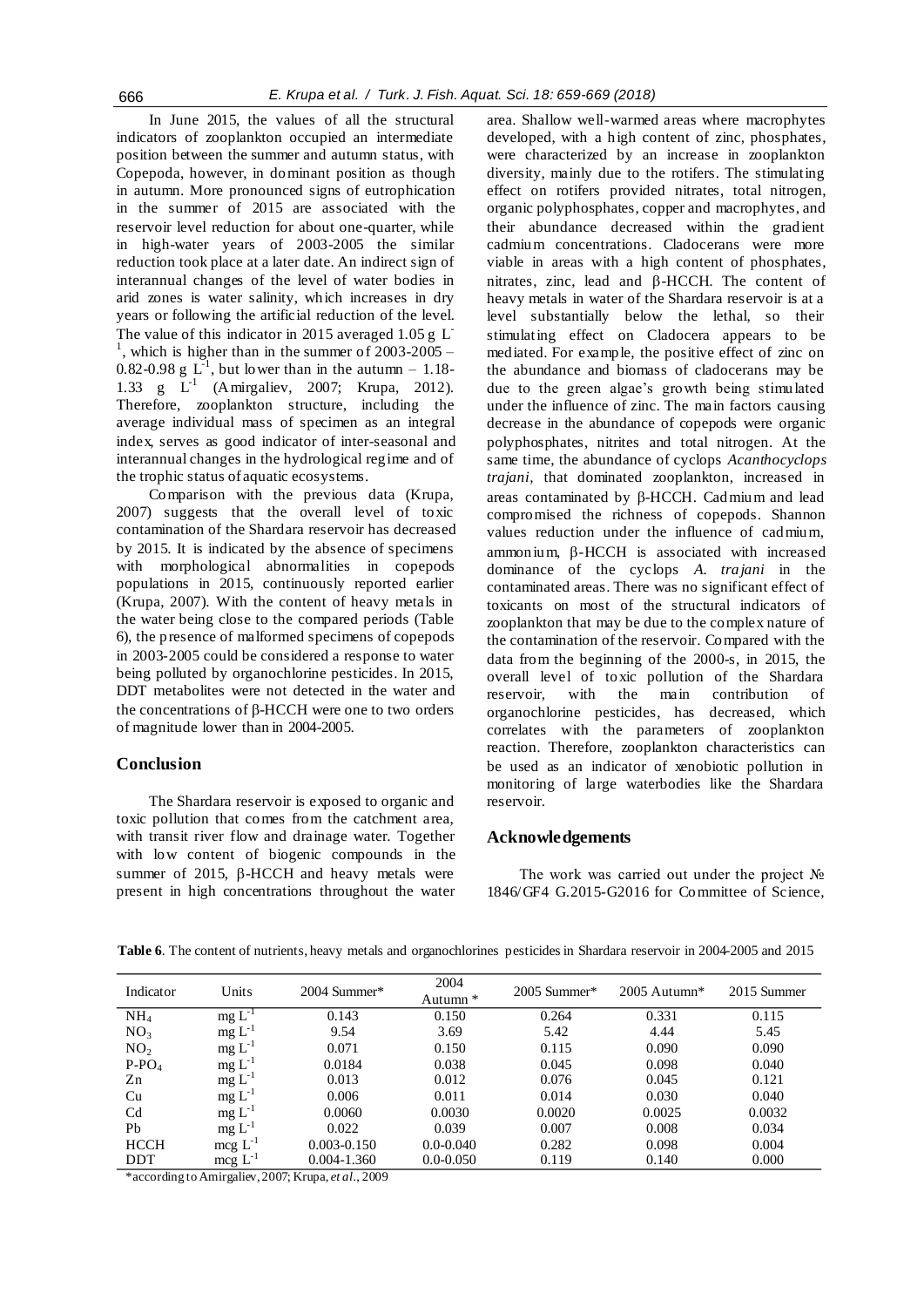Ministry of Education and Science, Republic of Kazakhstan "Development of the methods for controlling the ecological state of water bodies in Kazakhstan" as well as partly supported by the Israeli Ministry of Absorption.

## **References**

Alvarado-Flores, J., Rico-Martı´nez, R., Adabache-Ortı´z, A., & Silva-Briano, M. (2015). Morphological alterations in the freshwater rotifer *Brachionus calyciflorus* Pallas 1766 (Rotifera: Monogononta) by vinclozolin chronic exposure. *Ecotoxicology,* 24, 915–925.

http://dx.doi.org/10.1007/s10646-015-1434-8.

- Amirgaliev, N.A. (2007). Aral-Syrdarya basin: hydrochemistry, water toxicology issues: Almaty, Kazakhstan, Bastau, 224 pp. (In Russian)
- Andronikova, I.N. (1996). Structural and functional organization of zooplankton in lake ecosystems of different trophic types. St. Petersburg, Russia, Nauka, 189 pp. (In Russian)
- Balushkina, E.V., & Winberg, G.G. (1979). The relationship between the length and weight of planktonic crustaceans. In G.G. Vinberg (Ed.), *Experiments and field studies of the biological base of lake productivity* (pp. 58-79). Leningrad, Russia, Academy of Sciences of the USSR, 186 pp. (In Russian)
- Balymbetov, N.K. (2013). The current state of the zooplankton in Shardara reservoir. *Bulletin of the Kazakh National University*, 10, 81-84. (In Russian)
- Bankina, T.A., Petrov, M.Y., Petrova, T.M., & Bankin, M.P. (2002). Chromatography in agroecology: St. Petersburg, Russia, 587 pp. (In Russian)
- Barinova, S., & Chekryzheva, T. (2014). Phytoplankton dynamic and bioindication in the Kondopoga Bay, Lake Onego (Northern Russia). *Journal of Limnology,* 73(2), 282–297.

http://dx.doi.org/10.4081/jlimnol.2014.820

- Benzie, J.A.H. (2005). Cladocera: The Genus *Daphnia* (including *Daphniopsis*). Guides to the Identification of the Microinvertebrates of the Continental Waters of the World. (ed. Dumont H.J.F.): Backhus Publishers, Holland, Leiden, 376 pp. ISSN 0928-2440
- Bespamyatnov, G.P., & Krotov, Y.A. (1985). Maximum permissible concentrations of chemicals in the environment: Leningrad, Russia, Chemistry, 528 pp. (In Russian)
- Braginsky, L.P. (1972). Pesticides and life of reservoirs: Kiev, Ukraine, Naukova Dumka, 228 pp. (In Russian)
- Braginsky, L.P., Velichko, I.M., & Shcherban, E.P. (1987). Freshwater plankton in toxic environment: Kiev, Ukraine, Naukova Dumka. 180 pp. (In Russian)
- Cao, D., Xie, P., Deng, J., Zhang, H., Ma, R., Liu, Ch, & Shi, X. (2015). Effects of  $Cu^{2+}$  and  $Zn^{2+}$  on growth and physiological characteristics of green algae, Cladophora. *Environmental Science and Pollution Research,* 22, 16535–16541.

http://dx.doi.org/10.1007/s11356-015-4847-2

Chuai, X., Chen, X., Yang, L., Zeng, J., Miao, A., & Zhao, H. (2012). Effects of climatic changes and anthropogenic activities on lake eutrophication in different ecoregions. *Int. J. Environ. Sci. Technol.,* 9, 503–514. HTTP://DX.DOİ.ORG/10.1007/s13762012-0066-2165–170.

http://dx.doi.org/10.1007/s00128-014-1281-y

Clarke, KR. (1990). Comparison of dominance curves. *Journal of Experimental Marine Biology and Ecology,*  138, 143-157.

http://dx.doi.org/10.1016/0022-0981(90)90181-B

- De Oliveira Dias, C. (1999). Morphological abnormalities of *Acartia lilljeborgi* (Copepoda, Crustacea) in the Esp´irito Santo Bay (E.S. Brazil). *Hydrobiologia,* 394, 249-251. http://dx.doi.org/10.1023/A:1003502624336
- Dolzhenko, V.I. (2008). Guidelines for determination of pesticide residues in food products, agricultural raw materials, herbal products and in objects of environment. Russia, St. Petersburg, 60 pp. (In Russian)
- Du, X., Feng, W., Li, W., Ye, Sh., Liu, J., Zhang, T., & Li, Zh. (2014). Response of rotifer community to environmental changes in five shallow lakes in the middle reach of Changjiang River, China. *Chinese Journal of Oceanology and Limnology,* 32(5), 1083- 1091. http://dx.doi.org/10.1007/s00343-014-3354-5
- Fomin, G.S. (1995). Water. Control of chemical, bacterial and radiation safety according to international standards: Russia, Moscow, NGO "Alternative", 618 pp. (In Russian)
- Gagneten, А.M., & Paggi, J.C. (2009). Effects of Heavy Metal Contamination (Cr, Cu, Pb, Cd) and Eutrophication on Zooplankton in the Lower Basin of the Salado River (Argentina). *Water Air Soil Pollutant Journal,* 198, 317–334.

http://dx.doi.org/10.1007/s11270-008-9848-z

- Gama-Flores, J.L., Sarma S.S.S., & Nandini S. (2005). Interaction among copper toxicity, temperature and salinity on the population dynamics of *Brachionus rotundiformis* (Rotifera). *Hydrobiologia*, 546, 559– 568. http://dx.doi.org/10.1007/s10750-005-4300-5
- Garcı´a-Garcı,´ G., Nandini, S., & Sarma, S.S.S. (2006). Turbidity mitigates lead toxicity to cladocerans (Cladocera). *Ecotoxicology,* 15, 425-436. http://dx.doi.org/10.1007/s10646-006-0064-6
- Grebenjuk, L.P., & Tomilina, I.I. (2014). Morphological Deformations of Hard-Chitinized Mouthpart Structures in Larvae of the Genus *Chironomus* (Diptera, Chironomidae) as the Index of Organic Pollution in Freshwater Ecosystems. *Inland Water Biology*, 7(3), 273–285. http://dx.doi.org/10.1134/S1995082914030092
- Guseva, T.V. (Ed.). (2002). Hydrochemical variables of the environment: Moscow, Russia, Socio-Ecological Union, 148 pp. (In Russian)
- Gutierrez, M.F., Gagneten, A.M., & Paggi, J.C. (2010). Copper and Chromium Alter Life Cycle Variables and the Equiproportional Development of the Freshwater Copepod *Notodiaptomus conifer* (Sars). *Water Air Soil Pollutant Journal,* 213, 275–286. http://dx.doi.org/10.1007/s11270-010-0383-3
- Ha, J.-Y., Kamo, M., & Sakamoto, M. (2017). Acute toxicity of copper to *Daphnia galeata* under different magnesium and calcium conditions. *Limnology*, 18, 63–70. http://dx.doi.org/10.1007/s10201-016-0489-4
- Kast, H.K., Rider, C.V., & Le Blanc, G. (2001). The fungicide propiconazole interferes with embryonic development of the crustacean *Daphnia magna*. *Environmental Toxicology and Chemistry,* 20(3), 502- 509. http://dx.doi.org/10.1002/etc.5620200308
- Kimstach, V.A. (1993). Classification of surface water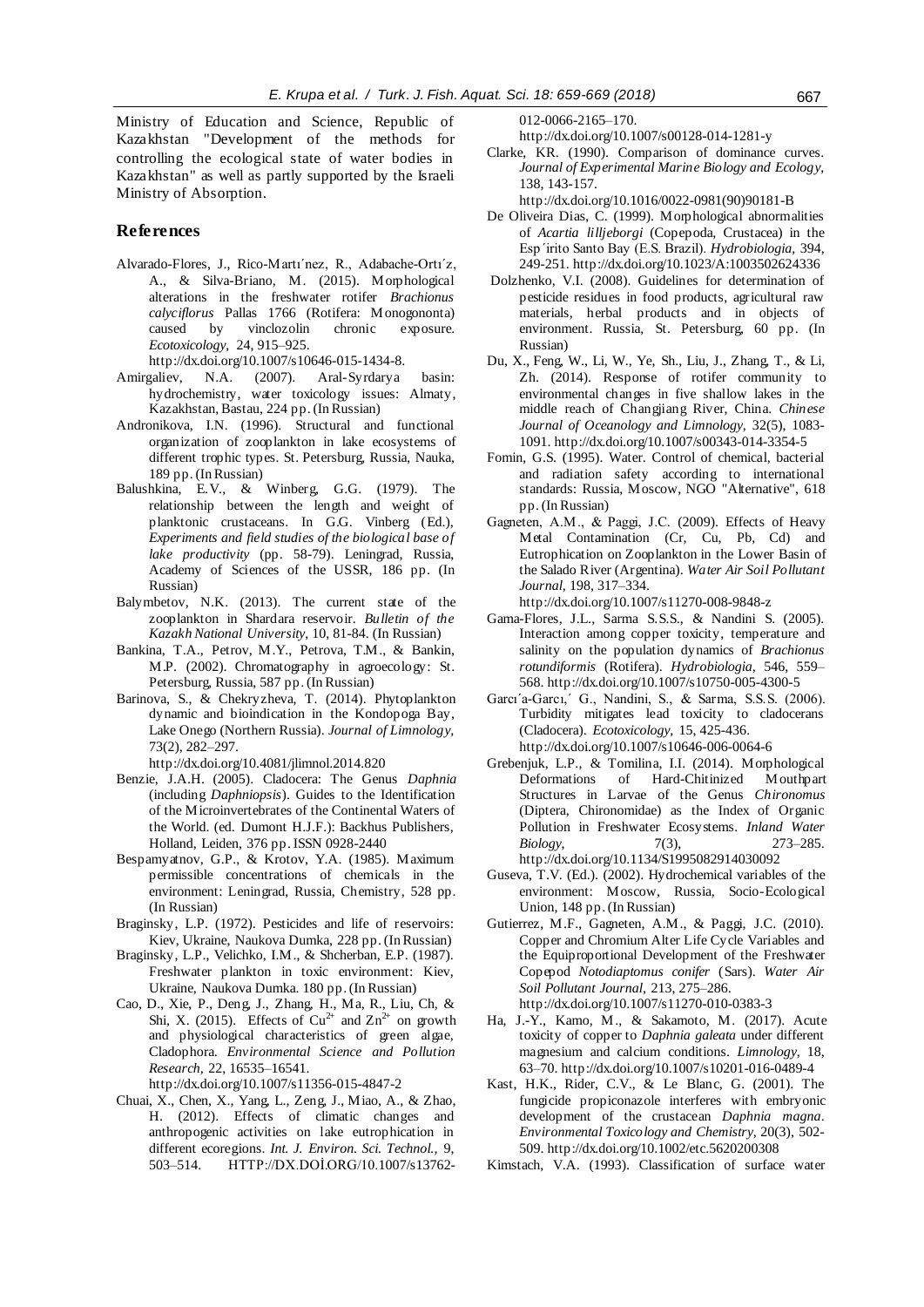quality in the European Economic Community countries: St. Petersburg, Russia, Gidrometeoizdat, 47 p. (In Russian)

- Klisenko, M.A., Kalinina, A.A., & Novikova, K.F. (1992). Methods for determination of trace amounts of pesticides in food, feed and environment: Moscow, Russia, Kolos, 567 pp. (In Russian)
- Krupa, E.G. (1998). On the deviations in the morphology *Acanthocyclops americanus* Marsh and *Cyclops vicinus* Uljanin (Crustacea, Copepoda) from the polluted waterbodies of Almaty region (Southeastern Kazakhstan). *Russian Journal of Aquatic Ecology*, 7, 11-16.
- Krupa, E.G. (2005). Population densities, sex ratios of adults, and occurrence of malformations in three species of Cyclopoid copepods in waterbodies with different degrees of eutrophy and toxic pollution. *Journal of Marine Science and Technology*, 13(3), 226-237.
- Krupa, E.G. (2007). Structural Characteristics of Zooplankton of the Shardarinskoe Reservoir and Their Use in Water Quality Assessment. *Water Resources*, 34(6), 712–717.

http://dx.doi.org/10.1134/S0097807807060139

- Krupa, E.G. (2012). Zooplankton in lothic and limnetic ecosystems of Kazakhstan. Structure, patterns of formation: Saarbrucken, Germany, Palmarium Academic Publishing, 346 pp. (In Russian)
- Krupa, E.G., & Barinova, S.S. (2016). Environmental Variables Regulating the Phytoplankton Structure in High Mountain *Lakes. Research Journal of Pharmaceutical, Biological and Chemical Sciences*, 7(4), 1251-1261. ISSN: 0975-8585
- Krupa, E.G., Smirnova, D.A., Amirgaliev, N.A., & Saduakasova, R.E. (2009). Long-term dynamics of zooplankton in Shardara reservoir. *Journal of Research, findings*, 4, 18-20. (In Russian)
- Krupa, E.G., Dobrokhotova, O.V., & Stuge, T.S. (2016). Fauna of Calanoida (Crustacea, Copepoda) of Kazakhstan and adjacent territories: Almaty, Kazakhstan, EtalonPrint, 208 pp. (In Russian)
- Krupa, E.G., Barinova, S.S., Amirgaliyev, N.А., Issenova, G., & Kozhabayeva, G. (2017). Statistical approach to estimate the anthropogenic sources of potentially toxic elements on the Shardara Reservoir (Kazakhstan), *MOJ Ecology & Environmental Sciences,* 2(1). 00012. http://dx.doi.org/10.15406/mojes.2017.02.00012
- Kutikova, L.A. (1970). Rotifera in USSR fauna: Leningrad, Russia, Nauka, 744 pp. (In Russian)
- Macfie, S. M., & Welbourn, P. M. (2000). The Cell Wall as a Barrier to Uptake of Metal Ions in the Unicellular Green Alga *Chlamydomonas reinhardtii* (Chlorophyceae). *Archives of Environmental Contamination and Toxicology,* 39, 413–419. http://dx.doi.org/10.1007/s002440010122
- Magurran, E. (1998). Ecological diversity and its measurement: Moscow, Russia, Mir, 184 pp. (In Russian)
- Malinovskaya, A.S., & Ten V.A. (1983). Hydrofauna of Kazakhstan reservoirs: Alma-Ata, Kazakhstan, Science of the Kazakh SSR, 206 pp. (In Russian)
- Mangas-Ramı´rez, E., Sarma, S.S.S., &Nandini, S. (2004). Recovery patterns of *Moina macrocopa* exposed previously to different concentrations of cadmium and methyl parathion: life-table demography and population growth studies. *Hydrobiologia*, 526, 255–

265.

- Mano H., Ogamino Y., Sakamoto M., &Tanaka Y. (2011). Acute toxic impacts of three heavy metals (copper, zinc, and cadmium) on *Diaphanosoma brachyurum* (Cladocera: Sididae). *Limnology*, 12, 193–196. http://dx.doi.org/10.1007/s10201-010-0338-9
- Moore, J.W., & Ramamoorthy, S. (1987). Heavy metals in natural waters. Applied monitoring and impact assessment: Moscow, Russia, Mir, 288 pp. (In Russian)
- Muyssen, B.T.A., & Janssen, C.R. (2002). Accumulation and Regulation of Zinc in *Daphnia magna*: Links with Homeostasis and Toxicity. *Archives of Environmental Contamination and Toxicology,* 43, 492–496. http://dx.doi.org/10.1007/s00244-002-1245-9
- Offem, B.O., & Ayotunde, E.O. (2008). Toxicity of Lead to Freshwater Invertebrates (Water fleas; *Daphnia magna* and *Cyclops* sp.) in Fish Ponds in a Tropical Floodplain. *Water Air Soil Pollutant*, 192, 39–46. http://dx.doi.org/10.1007/s11270-008-9632-0
- P´erez-Legaspi, I. A., & Rico-Mart´ınez R. (2001). Acute toxicity tests on three species of the genus *Lecane* (Rotifera: Monogononta). *Hydrobiologia*, 446/447, 375–381. http://dx.doi.org/10.1023/A:1017531712808
- Pichlová, R., & Brandl, Z. (2003). Predatory impact of *Leptodora kindtii* on zooplankton community in the Slapy Reservoir. Hydrobiologia, 504, 1–3, 177–184.
- Piscia R., Colombini, M., Ponti, B., Bettinetti, R., Monticelli, D., Rossi, V., & Manca, M. (2015). Lifetime Response of Contemporary Versus Resurrected *Daphnia galeata* Sars (Crustacea, Cladocera) to Cu (II) Chronic Exposure. *Bull. Environ. Contam. Toxicol*., 94, 46–51. http://dx.doi.org/10.1007/s00128-014-1413-4
- Rilov, V.M. (1948). Fauna of the USSR. Crustaceans. Cyclopoida of fresh waters: Moscow, Russia, Nauka, 312 pp. (In Russian)
- Saha, S., Saha, T., & Basu, P. (2016). Seasonal Changes in Zooplankton and Macro-fauna Populations of the East Calcutta Wetland Fish Ponds. *Proceedings of the Zoological Society,* Published Online 20 April. http://dx.doi.org/10.1007/s12595-016-0173-z
- Sakamoto, M., Ogamino, Y., & Tanaka, Y. (2010). *Leptodora kindtii*: a cladoceran species highly sensitive to toxic chemicals. *Limnology*, 11, 193–196. http://dx.doi.org/10.1007/s10201-009-0300-x
- Sarma, S.S.S., Ramírez, P., & Nandini, S. (2000). Comparison of the Sensitivity of *Brachionus calyciflorus* and *Brachionus patulus* T. (Rotifera) to Selected Heavy Metals Under Low and High Food (*Chlorella vulgaris*) Level. *Bulletin of Environmental Contamination and Toxicology,* 64, 735-739. http://dx.doi.org/10.1007/s001280000065
- Semenova A.D. (Ed.) (1977). Guideline for chemical analysis of surface water: Russia, Leningrad, Gidrometeoizdat, 541 pp. (In Russian)
- Serra, A., Guasch, H., Admiraal, W., Van der Geest, H.G., & Van Beusekom, S.A.M. (2010). Influence of Phosphorus on copper sensitivity of fluvial periphyton: the role of chemical, physiological and community-related factors. *Ecotoxicology*, 19, 770– 780.
	- http://dx.doi.org/10.1007/s10646-009-0454-7
- Sobrino-Figueroa, A. (2016). Toxic effect of commercial detergents on organisms from different trophic levels. *Environ. Sci. Pollut*. Res. Published online 18 December 2016.